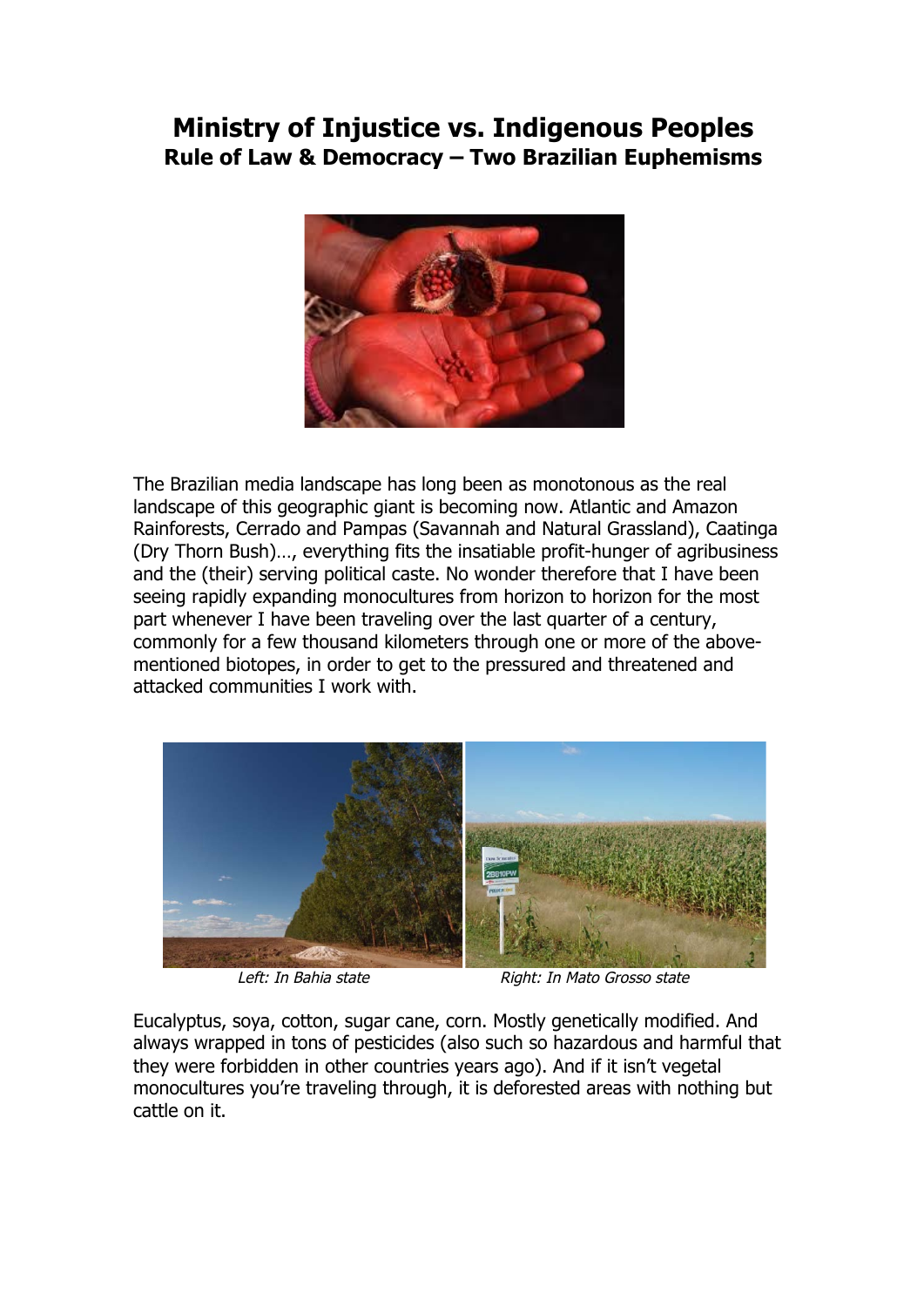

Left: In Pernambuco state Right: In Maranhão state

Agribusiness is strictly profit-oriented, not people, much less nature-oriented. Agribusiness doesn't even need people. Just machinery, infrastructure, logistics, the complicity of banks. And friendly or (preferably) controlled governments and judiciary. In order to be continuing what they have been doing in Brazil for the last two decades: destroying in gigantic proportions and with incredible speed the natural assets and diversity, turning the bigger part of Brazil, the (dwindling) water reservoir of the World, into a rapidly drying out land, and annihilating the survival basis of Indigenous Peoples and other extractivist communities and all future generations, apart from not creating jobs nor bringing food on Brazilian tables. (For more on this see: http://www.ardaga.net/web-content/PDFS/fromusfoundrisingtobrazil.pdf and

https://www.indybay.org/newsitems/2011/01/12/18668925.php)

Our media has long been uniform. In the hands of a one-digit number of oligarchies. (http://www.brasil247.com/pt/247/mundo/92535/Seisfam%C3%ADlias-controlam-70-da-imprensa-no-Brasil.htm and http://www.edelman.com/post/what-do-you-know-about-the-media-in-brazilpart-i/)

It can't be considered a surprise thus that most Brazilians have (incorporated) similar views.

One example of this media-fuelled thought uniformity is the Federal Police (Polícia Federal, mostly referred to simply as PF).

Contrary to almost all other public organs and authorities the PF enjoys a good reputation. If you feed your search machine with the key words "polícia federal", "prender" (to arrest) and "ação" (action) you'll see, if you understand Portuguese of course, why.

The media focuses on the anti-corruption, anti-pedophile, anti-smuggling operations the PF carries out. And one has to admit it is not just because of the media uniformity that sculptures and narrows Brazilian thought, that the PF has its extraordinary reputation (compared to the "rest" of police forces and other authorities). In fact, they really work and achieve successes in the abovementioned fields. And that is definitely an exception within Brazilian (authorities') reality.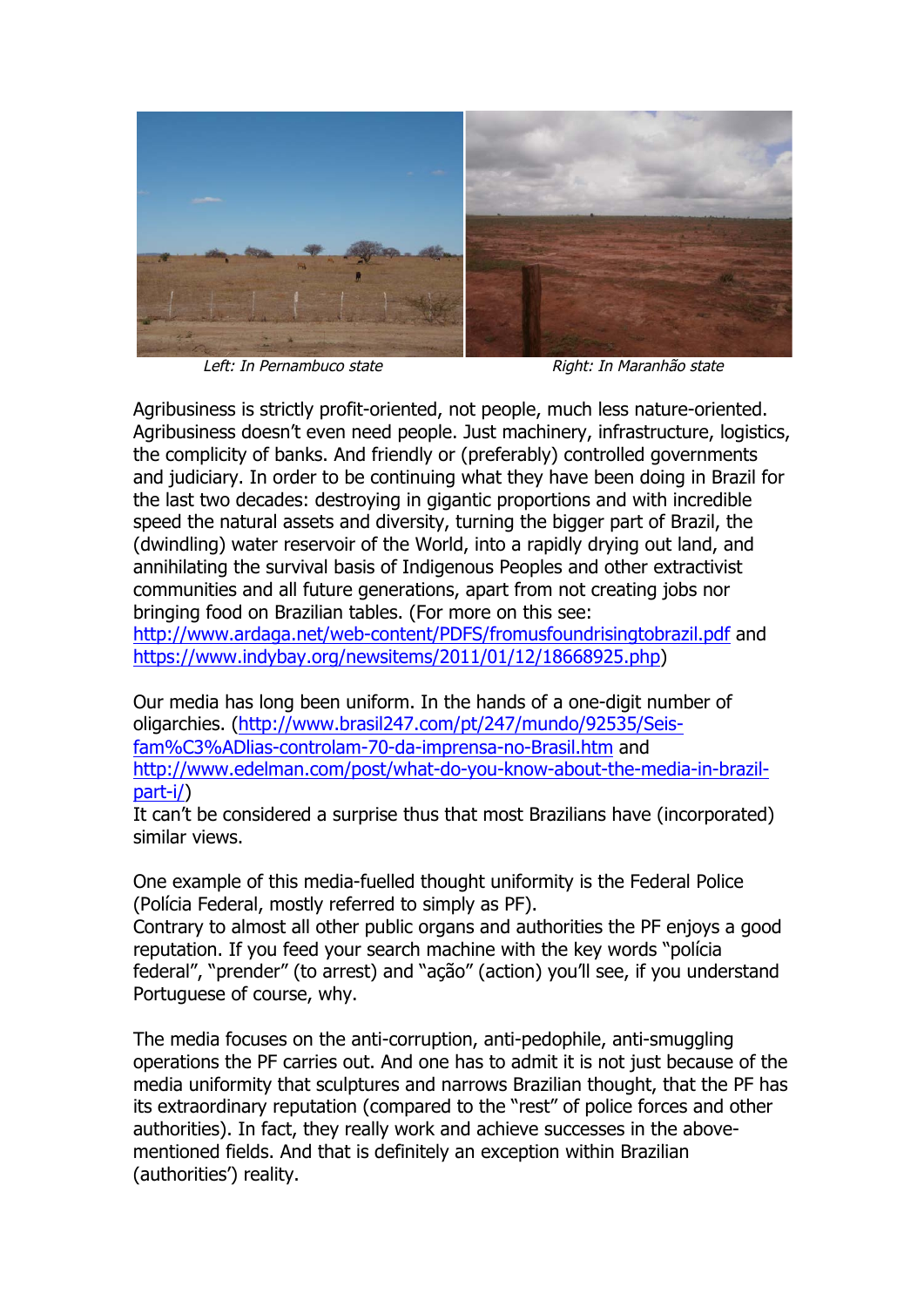However, the PF also has its other side. Kept meticulously in the dark. By the very same media. Which depends on agribusiness money to survive. And whose tycoons "normally" are big landowners too.

Like everything else that is "public" in our country, the PF too has become an instrument of the all-controlling agribusiness lobby.

Sometimes, especially when international pressure occurs, they are sent to Indigenous Reserves in order to interrupt ("to end" would be a totally misplaced verb!) the genocidal and ecocidal activities of wrongdoing loggers, farmers, miners, poachers and their killing gangs in these "protected" areas. (A recent and internationally noticed example:

http://www.survivalinternational.org/news/9991).



A routine picture: Indigenous Land in Maranhão state in flames - Children have to seek "shelter" on the road that leads through the Indigenous Territory

More often, though, especially when international attention is absent, they act on and for the other side. Support the anti-indigenous and anti-nature alliance either directly with arbitrary detentions and abductions of Indigenous leaders and family and/or by intimidating entire Indigenous villages with their sudden and heavily armed "appearances". Recently they even "transformed" an assassination of a Chief in the State of Amazonas into an accident. (See, for example: http://www.cimi.org.br/site/pt-

br/?system=news&action=read&id=7356 and

https://www.indybay.org/newsitems/2014/06/09/18757121.php)

Or, more frequently, their support occurs indirectly, by simply not lifting a finger to reestablish the rule of law and the rule of human rights within the Indigenous Territories (all constitutionally in federal possession) and not arresting the killers and their clients, the invaders or to-be-invaders.

That is less of a surprise or shock when we consider that the PF is a branch of the federal Ministry of Justice. Less a surprise?!

In Brazil, yes.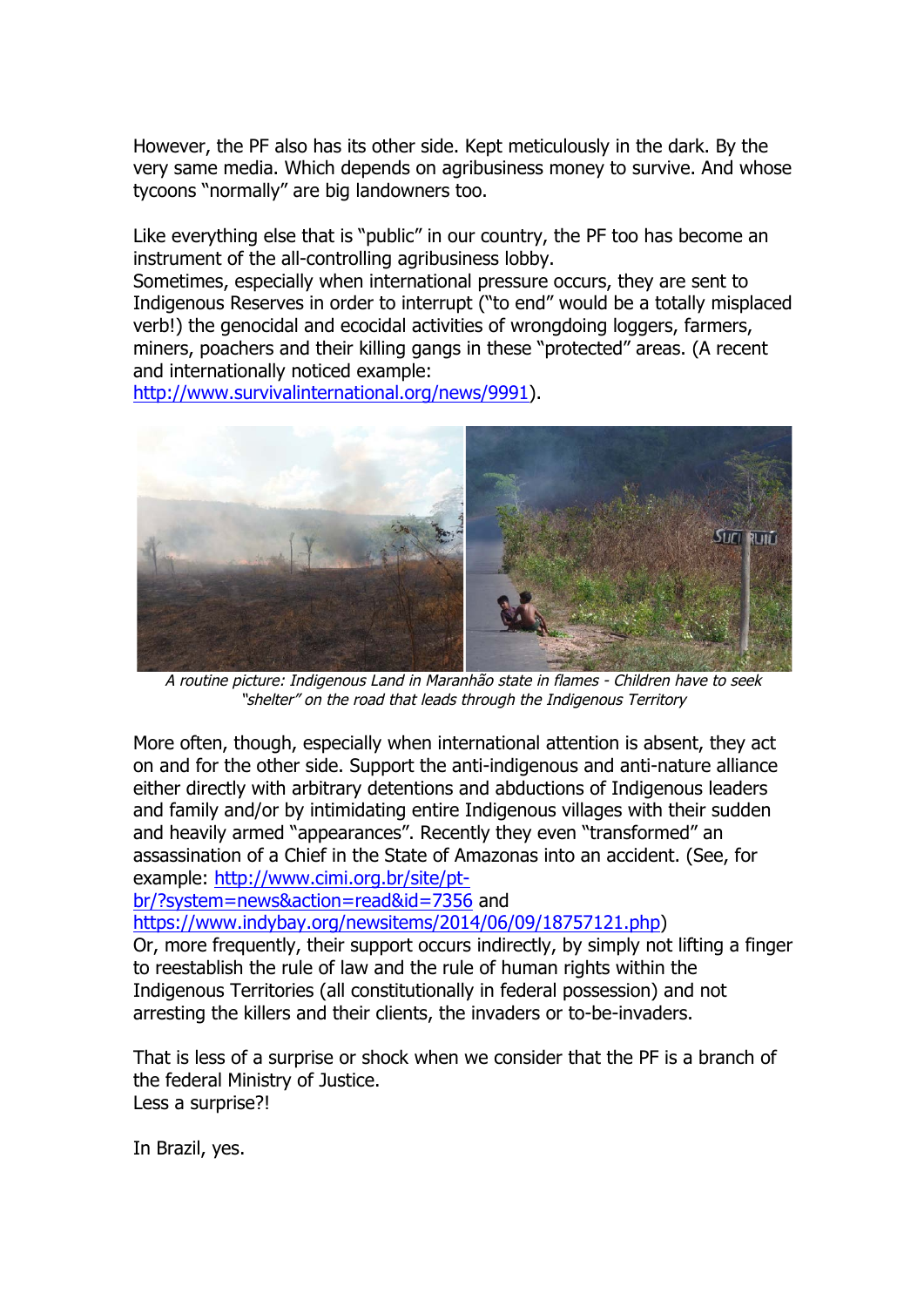Since the true name of this ministry should be "Injustice" instead of the euphemism in use.

After all corruption is the deep-running aorta of all social and economic life in Brazil (Check, for example,

http://www.forbes.com/sites/andersonantunes/2013/11/28/the-cost-ofcorruption-in-brazil-could-be-up-to-53-billion-just-this-year-alone/ and http://www.economist.com/node/15580390), so why and how would or could this ministry be a disconnected cultural antagonism from the "rest" of the country?



Everyday stolen Wood from Indigenous Reserves is transported without any efforts to hide it – (Clandestine) brick factory owners are among the diligent buyers

In the case of the ongoing genocidal efforts against our First Nations the (socalled) Ministry of Justice has adopted the strategy to sit back and do strictly nothing. And not only that. The minister José Eduardo Cardozo himself has reiterated various times in public that he has halted all demarcation processes of Indigenous Territories. "Processes" that were dragging on already for years and sometimes decades.



Minister Cardozo – A living nightmare for First Nations

What firstly means a great service for agribusiness, and secondly a flagrant breach of the law and also fanning the flames of chronic and endemic antiindigenous violence as long as First Nations are not "protected" by a legal status and "safe" on the territory the Federation is obliged to grant them. (One has indeed to use quotes for the words protected and safe, since there is no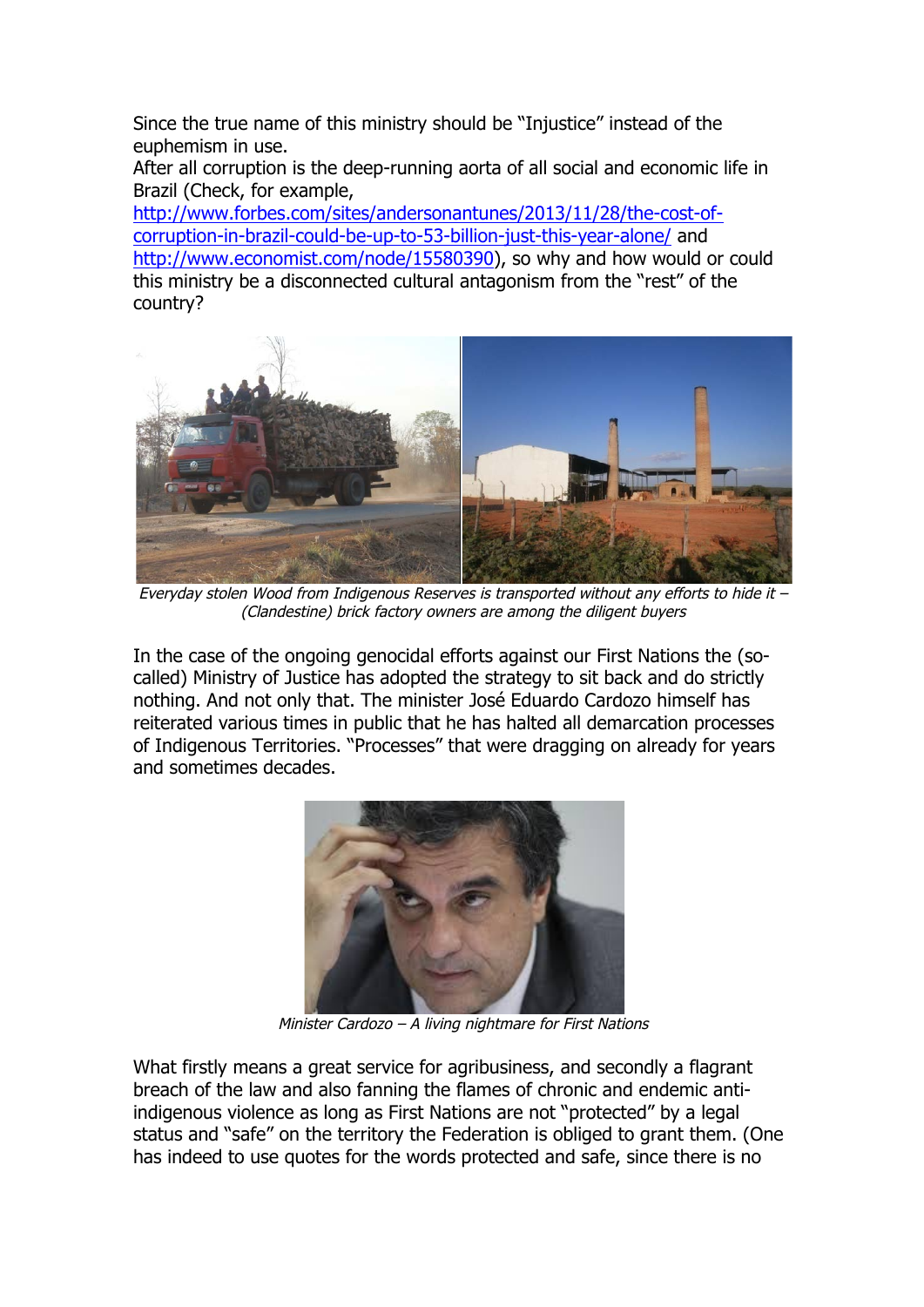safe Indigenous Life in our country. And no protected Indigenous Territory, but on and in papers.)

This "worst minister" of the "most devastating government" (almost uniform judgment on minister Cardozo and president Dilma of all First Nation leaders I have recently met) since the dictatorship was superseded by an electoral democracy not only is a law-breaker when it comes to First Nations' rights and International Rights but also a person who only agreed to meet with Indigenous Leaders when they started to chain themselves onto the flagpole in front of his ministry (after having asked for a meeting for years in vain) and thus aroused ephemeral media attention. (Check:

http://mobilizacaonacionalindigena.wordpress.com/2014/05/30/ministro-indicaque-mantera-suspensas-demarcacoes-de-terras-indigenas-e-insiste-em-mudarprocedimentos/ and http://mobilizacaonacionalindigena.wordpress.com/ )

Although "progressive" and from "the left" by label, the Dilma government and its minister of injustice are fulfilling the very same role that the military and later, interestingly on a lesser scale, the bourgeois governments have pursued against Nature and the Forest and/or Indigenous Peoples and Quilombola (descendents of former runaway slaves) communities. Entire populations that are categorized as something obsolete and in the way of "progress" (rather: personal profit of the already rich). They have to "adjust" or "go". Mining, dams, monocultures instead. Total destruction and desertification. Full speed ahead – God Growth demands sacrificial lambs everyday!

As I work on this article as a contribution to independent grassroots information it has become Monday,  $27<sup>th</sup>$  October. The day after the final ballot that narrowly decided another four years for Dilma, Cardozo and agribusiness in command of the country. Yet, the result didn't cause much consternation. Since the "other" side a/o candidate, Aécio from the "Social-democratic Party" (PSDB, just another euphemist joke), doesn't stand for anything substantially different. Rather for even more big-business-friendly neoliberal politricks.



"Rivals" Aécio and Dilma

For rivers, forests, pre-Brazilian Peoples and all future generations on the continent it doesn't matter who (what "party" coalition) leads the ecocidal and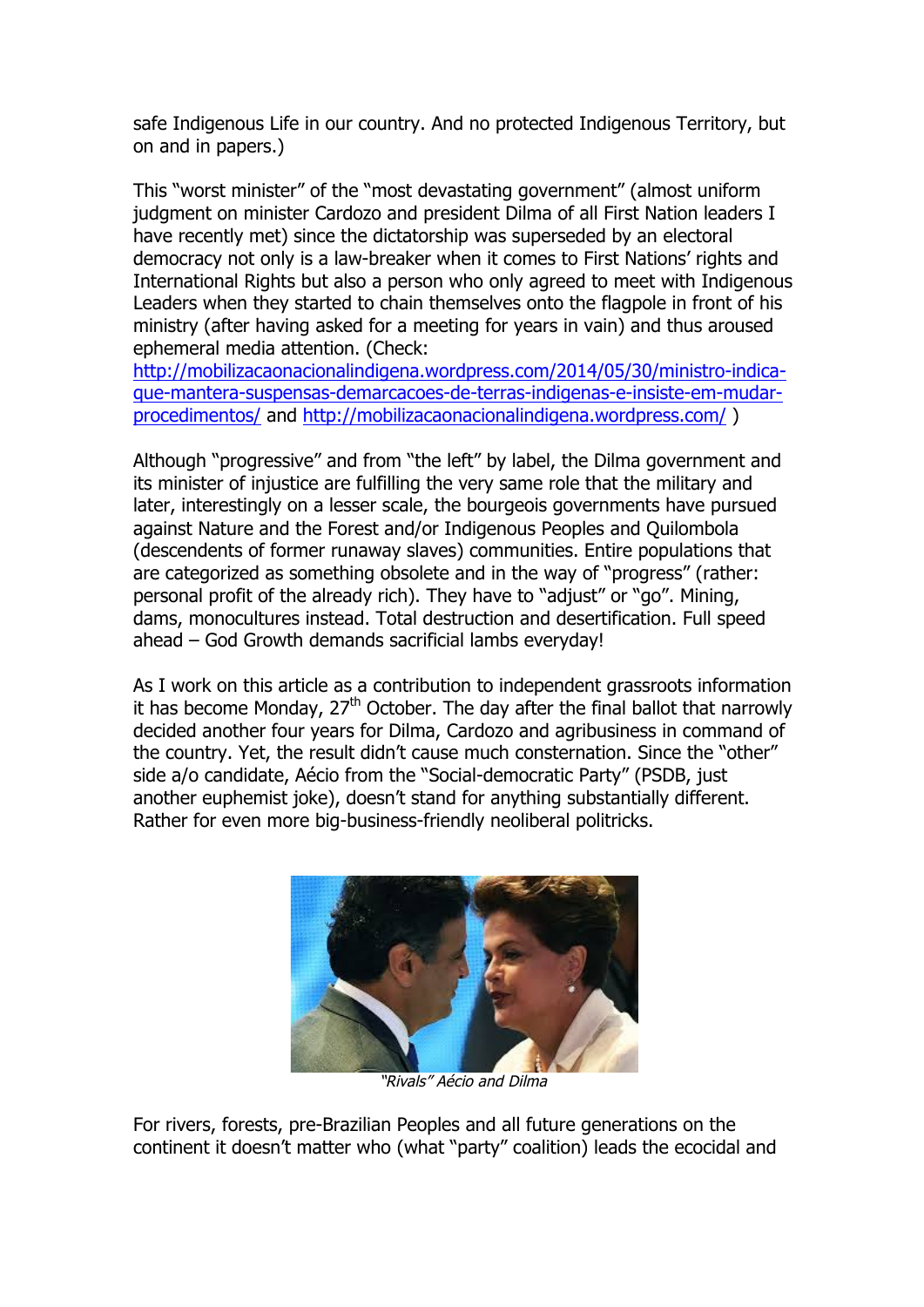genocidal assault in Brazil. And so the only "positive" aspect to discern in these no-choice-"elections" is the ever-rising voters' absence, despite electoral duty.

Now, what does all this rather basic and theoretic information stand for in practice?

To illustrate that we can use the example of the Pycobcatejê people from center-west Maranhão (state), at the eastern edge of the Amazon area.



The bullet-ridden entrance sign to the Pycobcatejê Reserve "Governador" – Paradigmatic routine picture: The left side of the road is in big landowner's hands, the right and burnt down side is Indigenous Territory

Thanks to national and international attention (and thus pressure), the brave solitarian resistance of some Pycobcatejê against the decade-long plundering of the natural resources going on in "their" territory, the 416 km² "Governador Reservation" northeast of Amarante do Maranhão, finally managed to interrupt the official inertness of the Injustice Ministry and their PF branch. In January 2013 for the first time the PF appeared on the spot together with two other "normally" omitting federal organs, FUNAI (Brazil's Indigenous Affairs Department, branch of the Ministry of Justice) and IBAMA (Institute of the Environment and Natural Renewable Resources, branch of the Ministry of the Environment). AFTER a group of Pycobcatejê warriors had done what "competent" PF, FUNAI and IBAMA had never done throughout the years: to stop the illegal loggers and to confiscate one of their trucks loaded with trunks inside the Indigenous Territory.

So the PF, IBAMA, FUNAI suddenly where there. Which was indeed important. Since from local entrepreneurs and politricksters instigated lynch mobs a/o hired gunmen were ready to "teach the uppity Indians a bloody lesson". And gunmen occasionally indeed had entered the Indigenous villages at night firing various rounds of ammunition.

But the fairytale of organs fulfilling their constitutional obligations only lasted a few days. With relative security for the Indigenous people and the roads through the territory controlled by well-armed PF and the compulsory closing of at least some of the illegal sawmills in Amarante. Others, with (supposedly) legal papers yet still processing stolen wood from Indigenous Territories, were not "bothered" (there is no other place with noble wood left in the Amarante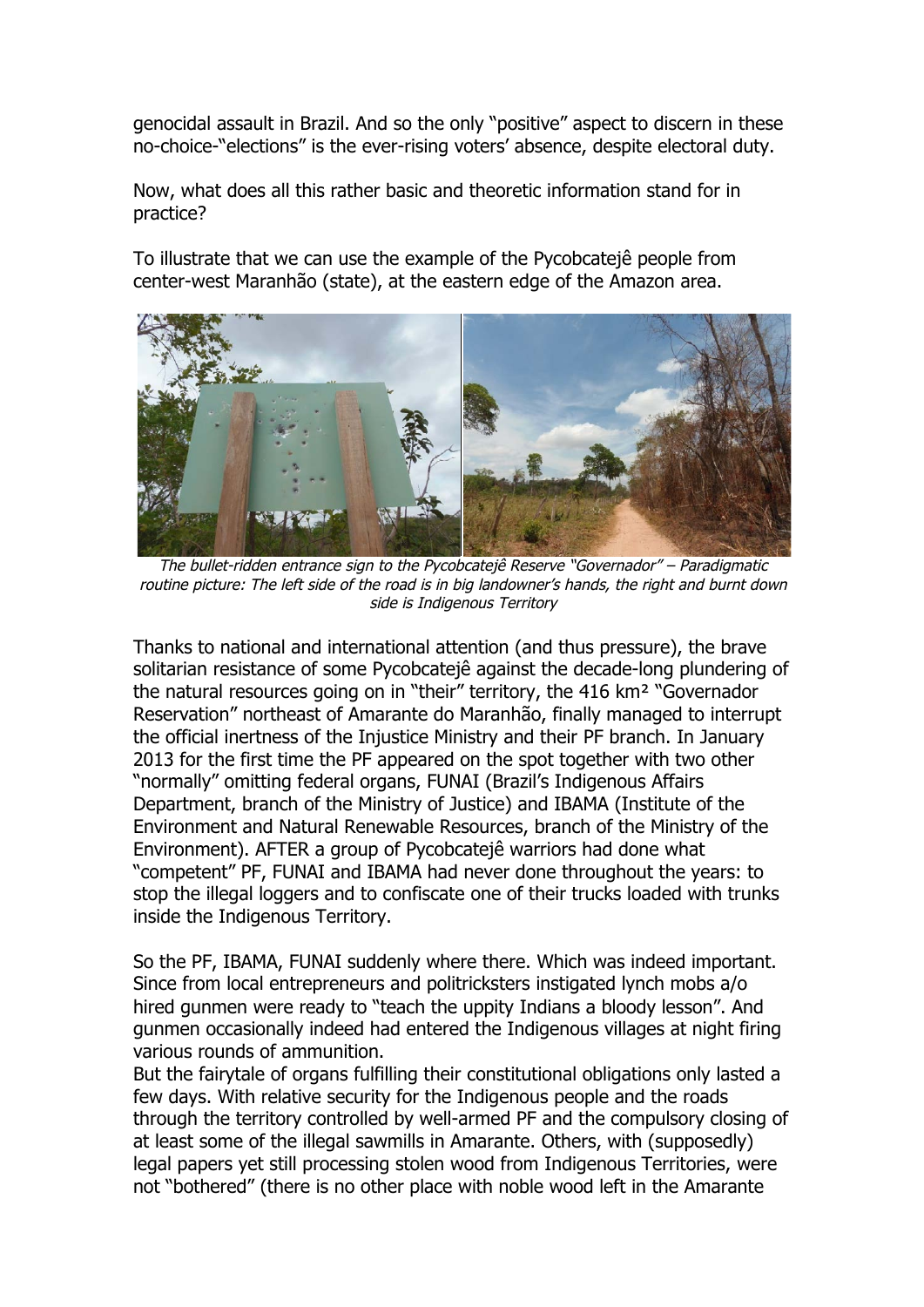region – three quarters or 110.000 km² of Maranhão's forests have been cleared so far, mostly illegally!).



Inert government and police and one immediate result: Sawmills Gomes (left) and Robson (right) processing stolen wood from Indigenous Land without any problems (September 2014)

The city Amarante do Maranhão, situated right at the entrance of two Indigenous Territories and partly already on Indigenous Territory, has become Maranhão's second-most important cattle breeding centre and its second-most important economic activity is wood processing. Both these activities, extensive cattle raising and wood processing, are diametral to the Indigenous culture and life. Since the latter need intact Nature in order to survive and the former strive for total transformation in order to achieve their individualistic moneymaking aims.



In Amarante all builders use stolen wood from the Indigenous Reserves – No problem

Amarante do Maranhão is also a swiftly growing city in numbers of inhabitants. Due to the increasing building of dams and hydroelectric power stations all over Amazonia, a pillar of Dilma's energy politics

(http://dissidentvoice.org/2013/11/brazils-true-order-and-progress-story/ and http://de.indymedia.org/2012/05/330153.shtml), and also the expansion of monocultures, especially eucalyptus in the region, thousands of displaced or officially "moved" persons have been arriving.

These armies of unskilled have-nots find themselves in a place where everything is controlled by the big landowners (cattle raisers) and the gunmen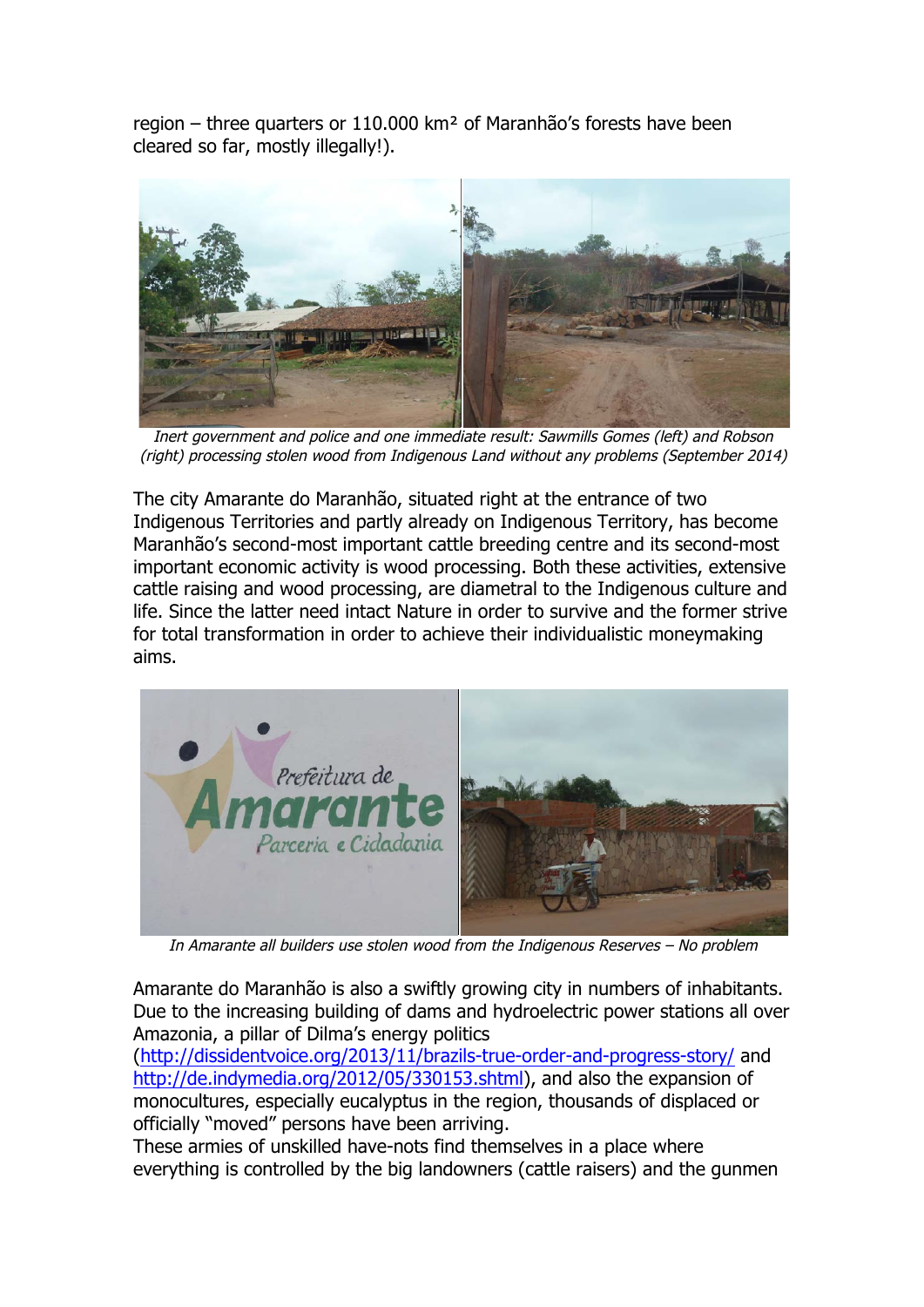and politricksters on their payroll. A zone without any genuinely democratic or legal infrastructure. What can they possibly do to survive? To earn a little money in addition to paltry social welfare that some manage to receive? Either they are contracted directly by the big landowners (very few since for a herd of one thousand head of cattle just two cowboys are needed), or they have to try something illegal. Hustling in the city, or invading and exploiting-stealing from Indigenous Territory. Where there is still something left (game, soil, wood, minerals…) and are no gunmen on guard (contrary to the big landowners' estates).

Perfect socio-economic constellation for those who hold the power and control everything.

Their perfidious slogan "too much land for a few lazy Indians, while landless farmers willing to work must starve" falls on fertile human ground (of ignorance). The legions of have-nots are not informed enough, nor politically conscious, to understand that it are the proper big landowners and a government that doesn't work for "country democracy" but supports the status quo of land distribution, that are responsible for their misery. (Brazil's land distribution is the most unjust of the world together with Paraguay, a country de facto under Brazilian agribusiness occupation, check:

http://www.ardaga.net/web-

content/PDFS/Paraguayan%20Amerindians%20under%20genocidal%20pressur e.pdf)

Whenever, thus, it doesn't rain, fires are rampaging through the territory of the Pycobcatejê and many other First Nation peoples. Started by have-nots either on their own hate-initiative or by carrying out orders and gaining a little rotgut or an indigenous girl to rape.



Not considered humans, not protected by the government

In the local (Maranhão) media Indigenous People (of all Nations) don't even count as human beings, as locals!

The popular journalist João Rodrigues, for example, writes in his blog that "the inhabitants of Amarante do Maranhão and Montes Altos are the most hurt if a new demarcation takes place".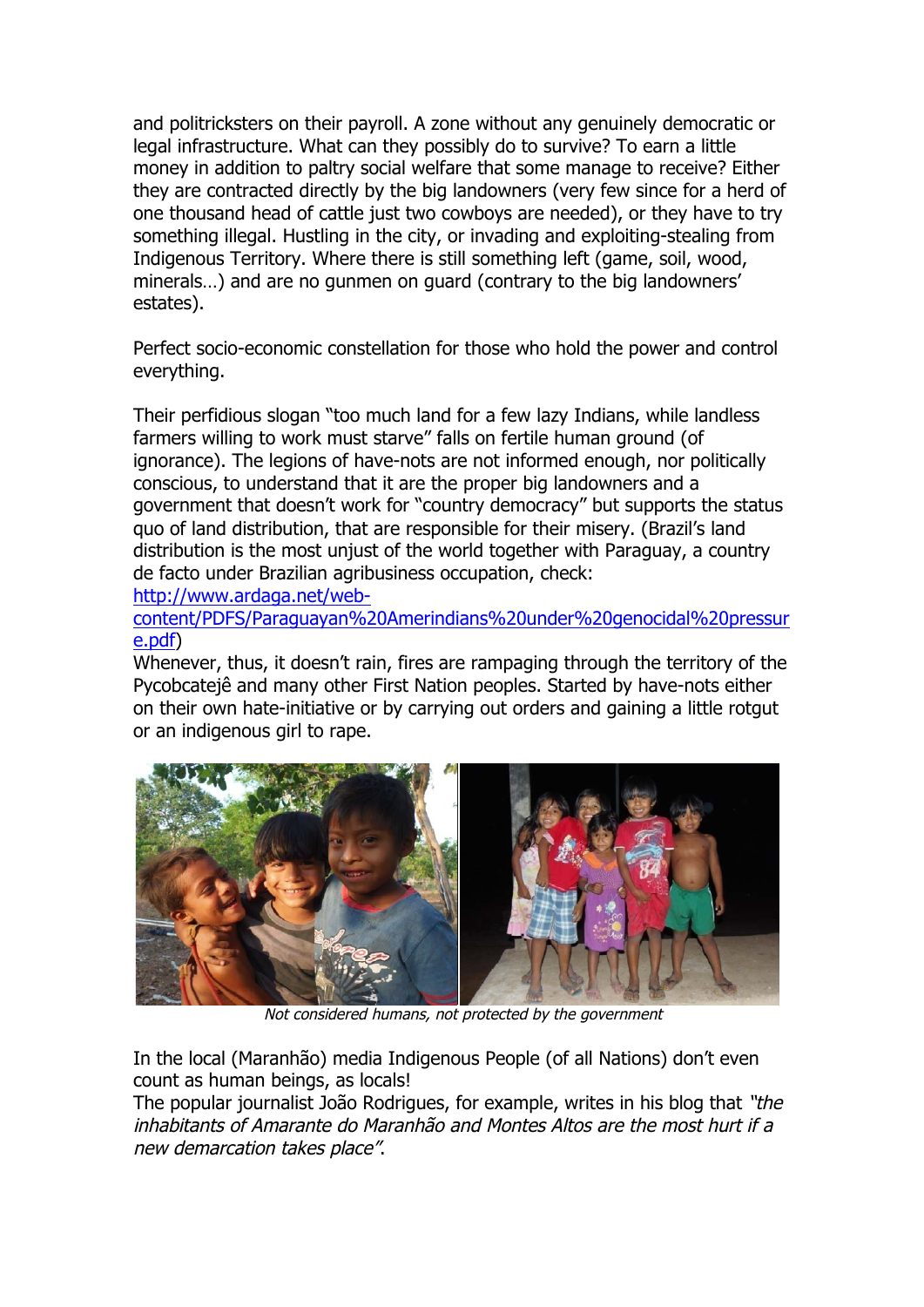(http://www.blogsoestado.com/joaorodrigues/category/amarante-domaranhao/)

The new demarcation the journalist refers to is a right the Pycobcatejê (and many other First Nations too) have been pursuing for many years. Since the current size of the Governador Indigenous Reserve was designed for 200 First Nation individuals in the year 1976. Now they are approximately 1000. Plus the 450 Guajajara and a few dozen Timbira who in the past were allowed onto the territory since they had no place to go then.



Not considered humans, not protected by the government

So the thousands of Krikati, Guarajára, Pycobcatejê (…) will be "most hurt" if they finally will get back a little of what has been theirs for centuries before the Brazilian genocidal waves started to roll?

Of course not. But in the minds of Brazilian agro-entrepreneurs and people with access to power in general (and their court poets) Indigenous people simply don't seem to qualify as (human) inhabitants. (I did write a brief note via e-mail to the journalist and also a commentary to his respective article. The first was never answered, the second never published.)



Not considered humans, not protected by the government

The current mayor of Amarante do Maranhão is Adriana Ribeiro. She is from the "Partido Verde" (PV), the Green Party. The executive power in Amarante is thus in green hands. And shows one of the worst records nationwide. In terms of devastations, both natural and cultural.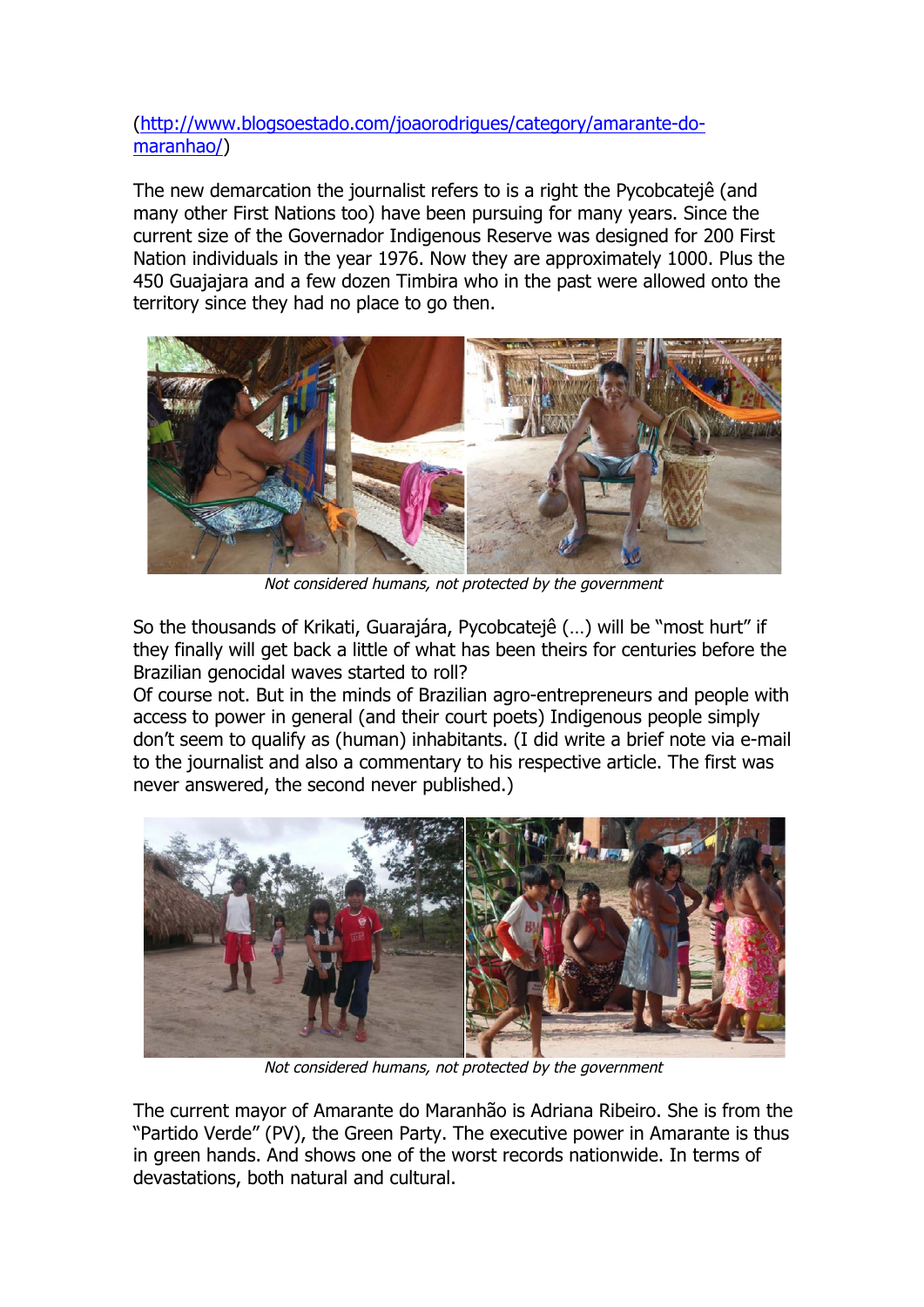Her husband, Gildásio Chaves and of one of the richest and most influential families of the region, is a surgeon in the city's only public hospital and also an "adviser" (of the nepotistic kind) to his wife's government. Paid twice, thus, with taxpayers' money.

His contributions to the green municipal government?

Constant tries to blackmail Pycobcatejê leaders who need medical assistance. "If you continue to press for a new demarcation and I'll consequently would lose my cattle ranch…, who's going to operate you guys then?" Some of the Pycobcatejê chiefs have a clear opinion on this green doctor's operating contributions. They affirm that since he started to "take care" of Indigenous births (at hospital) almost 100% of the Native women must undergo (without any prior information or consent which stands once more for a breach of law) a Caesarean and many supposedly are sterilized (without knowing). The chiefs observe a high infertility rate among the women who have delivered "assisted" by the mayor's husband.

Don't be shocked or disbelieving: e-v-e-r-y-thing horrendous, even nazi-style, indeed goes against Indigenous people in Brazil. Almost always without any criminal prosecution. Impunity traditionally guaranteed.

One of the "strongest men" in Amarante do Maranhão is a politrickster who runs his "political" career under the name of "Sergeant Sena". He is a member of the "Democratas" (DEM). Principal partner-party of the PSDB whose presidential candidate Aécio just lost do Dilma (of the "Workers Party", PT) in the runoff.



Green Party Mayor and the Town Hall of Amarante

This genuine or imagined (retired) sergeant plays the boss of the antiindigenous and anti-nature league in Amarante do Maranhão. (Yet, the real big bosses are not so loud.) Frequently he prides himself in public of having beaten up "dozens of Indians" and to "keep these savages in their place". He is not only an elected city councilor but also an entrepreneur in the local timber business. He has been making his fortune by stealing and destroying what is not his and then uses his economic muscle to build his political power (and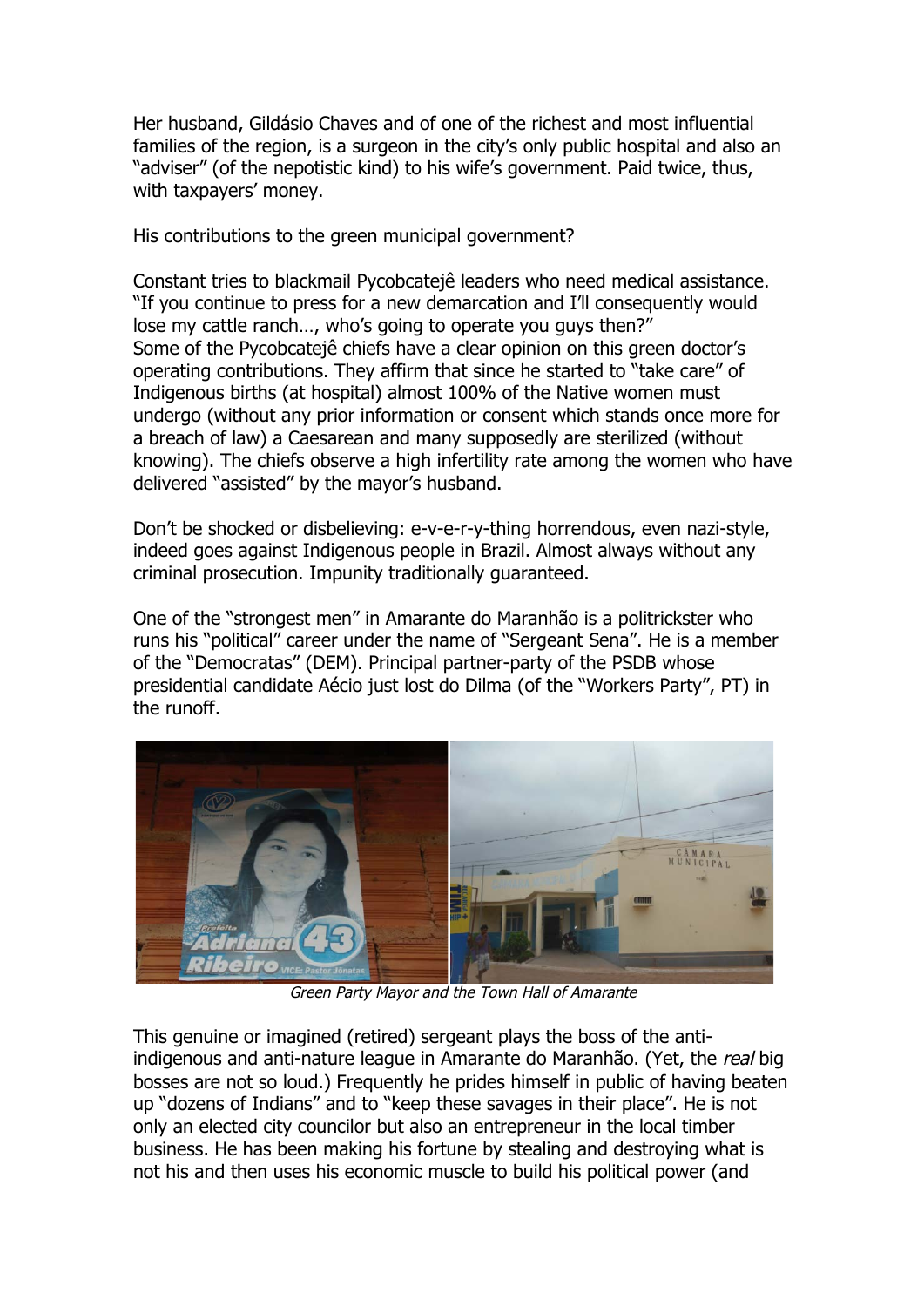immunity). An archetype of Brazilian realpolitricks. Paradigmatic still today. Almost 15 years into the  $21<sup>st</sup>$  century.

Only a few weeks ago "Sergeant Sena" threatened Chief Ubirajara and three other Pycobcatejê because they had stopped a truck of his loaded with trunks of noble wood and were asking the driver to reveal from where those trees were taken from. The cellular phone of one of the Natives with which he was taking pictures of the truck was forcefully taken by one of the armed henchmen of "Sergeant Sena". Subsequently the four Pycobcatejê were humiliated and challenged to react. What thanks to the chief's calm and wisdom did not occur since that had seemed to be the objective of city councilor Sena and his men. To get rid "in legal self-defense" of another four savages.

No media reported it. Only CIMI (Indigenous Missionary Council), made it public (http://www.cimi.org.br/site/pt-br/?system=news&action=read&id=7724).



Commercial addresses of two of Amarante's anti-indigenous big bosses: Evangelical minister and vice-mayor Jônatas (left) and veterinarian and big landowner Mauro (right)

The life of Chief Ubirajara and the life of all other leaders who engage in resistance and defense of what is rightfully theirs are under serious threat. The Pycobcatejê know that. The other side – logically! – knows that, everybody in Maranhão knows that.

But where is the PF? Where are FUNAI and IBAMA?

They are not interested, it appears, and rather hang out in big city Imperatriz, only 120 km to the west, where they have their regional and air-conditioned headquarters. They have "no time". And "no men" available. Much less a directive from above (Minister of Injustice Cardozo, President Dilma). And last not least, no splendid media coverage guaranteed. (Rather the contrary.) Plus, at least in the case of the latter two authorities, there are another two factors too: a) fear and b) methodic infiltration of their ranks by agribusiness service women and men. To make sure nothing constructive or "in favor" of The First Nations happens and probably also to divert federal funds for Indigenous projects, health or students to non-indigenous beneficiaries. (The latter, though, still has to be proven. We're working on that.)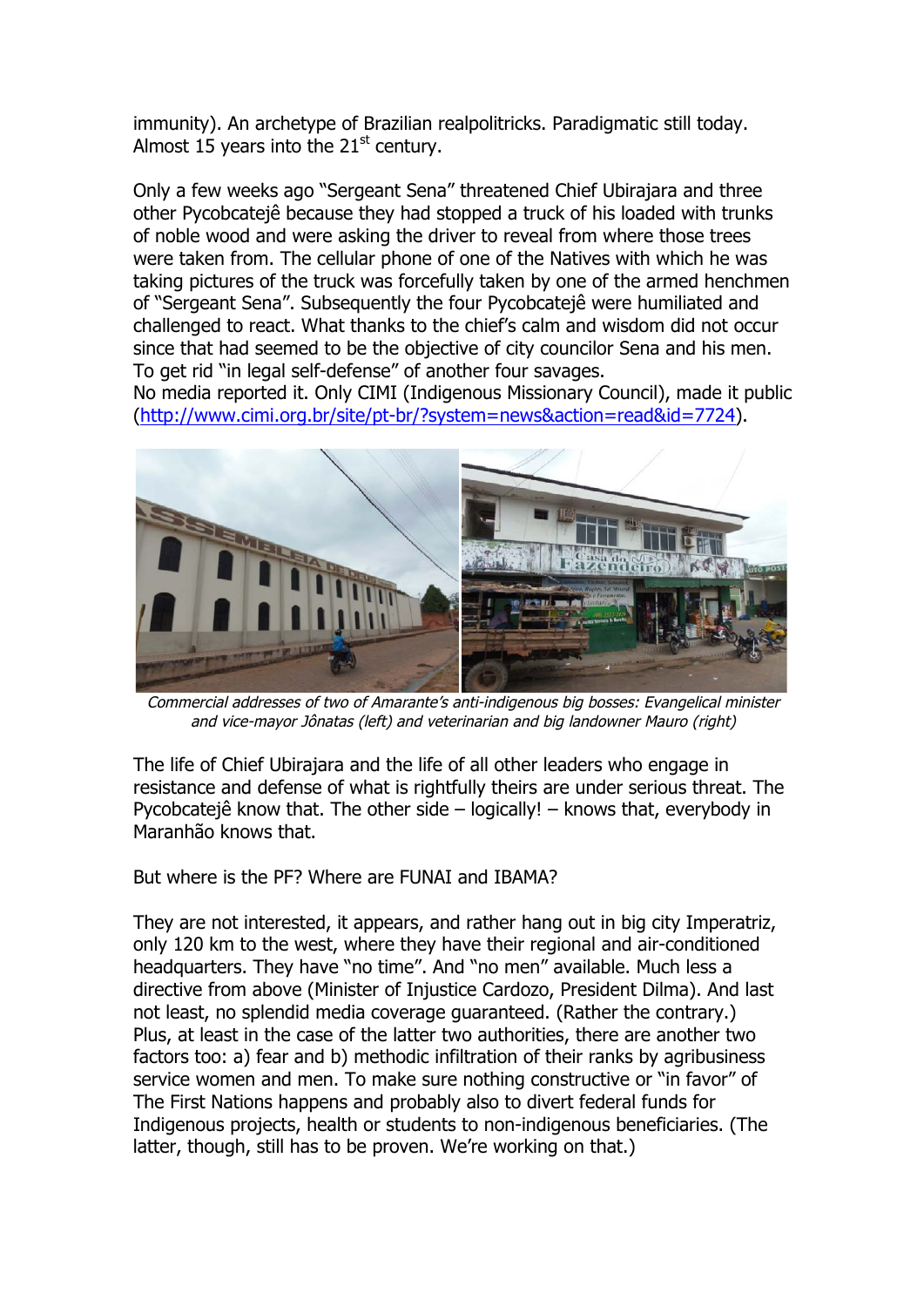So here are the Pycobcatejê and other First Nations of the center-west region of Maranhão. All on their own.

Struggling for survival against the economic powerful of Brazil and the region, against the political rulers (and the "opposition") of the Federation, the State of Maranhão and the municipality, against mass media, against the local lumpenproletariat (who form just another kicked-around ball in the cynical game of the rich destroyers), against the corrupting cultural contributions of Euro-Brazilian civilization like alcohol and other drugs, consumerism, junk food, consequent diseases, egoism and many more. Abandoned and brutalized by a country (and its organs) that ornaments itself with labels such as "lawful" and "rule of law" and "democratic".



Abandoned by so-called "rule of law" and their life under constant threat: Pycobcatejê Chiefs (left) and warriors (right) registering 'just' another illegal invasion and devastation

Brazil's current (and now prolonged) government under PT-leadership has already suffered strong criticism by international organizations like the International Labour Organisation and the Inter-American Commission on Human Rights

(http://www.aljazeera.com/indepth/opinion/2012/05/2012515144822206262.ht ml), yet that didn't contribute anything to a change for the better. Rather the contrary. The government ignores the condemnations and present themselves as victims of foreign conspiracies. And the "opposition" applauds…



Brazil's real Order & Progress